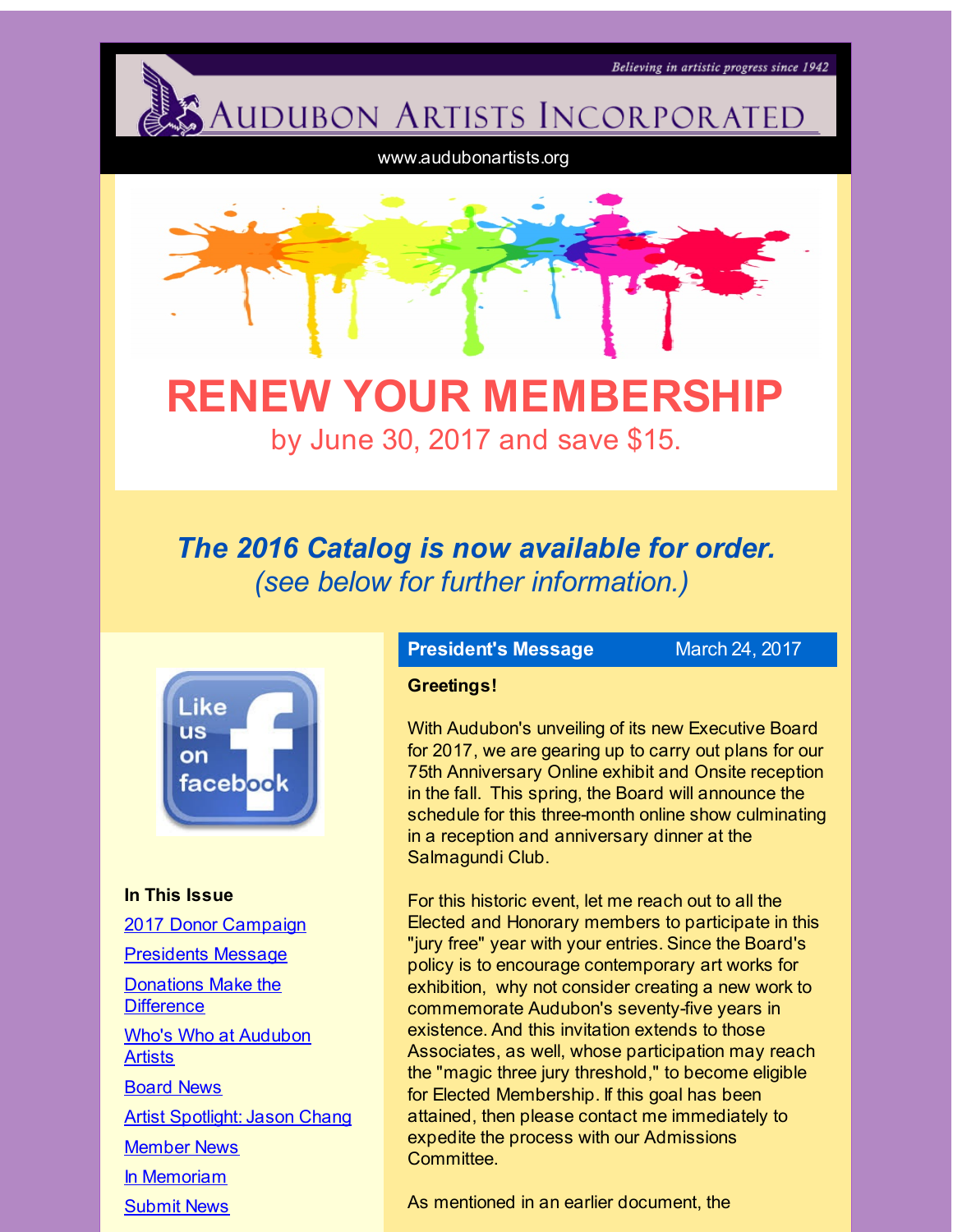## **Quick Links** our [website](http://r20.rs6.net/tn.jsp?f=001pAyFF7PLtYc6aEY8gBRM3Rh2CIWusRIsgva6ZpmM5NmpMH5baHx3Lb-8ThTnAtXIS9cHAsU2obMYYOeuoOqwhVoQnqgpsjLrSR2qRsu8y6OdOepzTdhPuHwRYTOyFhlxlUXvwyKWabHxaGA1kNTeIZW3HqCfYJ5CJwbt-iSOZV_mnSZb0IwfsQ==&c=&ch=)

**Renew Online Today!** 

[Click](http://r20.rs6.net/tn.jsp?f=001pAyFF7PLtYc6aEY8gBRM3Rh2CIWusRIsgva6ZpmM5NmpMH5baHx3LfLuBBrxZNTnTv7dsL2mQbjzAvN9GBTqJaLHlxS8IqH1TbERTzvRItgGKTdWpZzpyS5rwONJK5aLpwhkvPF84vZG30HGvCSt9MikA-m3rA2VkB0Udzz0vfo9wRc-hX0EyV5suobpAuRKVJY-55kZPNo=&c=&ch=) here!

#### **2017 DONOR CAMPAIGN**

**A great big thank you to those members who generously kicked off our 2017 Donor Campaign. Your donations are very much appreciated. They help us provide the Audubon Artists Gold and Silver Awards for the Annual Exhibit, and defray some of the costs associated with running a respected and vibrant national art organization. Our donors will be listed in each newsletter and on our website. To make a donation, please go to the [Checkout](http://r20.rs6.net/tn.jsp?f=001pAyFF7PLtYc6aEY8gBRM3Rh2CIWusRIsgva6ZpmM5NmpMH5baHx3Lc70tC5L2_6PTC6s-A4nsWTwJ6bIYLcdgcOVZ4SfFUHMhNOe4eloA1bATqNjVj8qhbT0H_xlII4PllHZfFolacTeb5M1tj4hMhSHYAKQUPgc25GzurdhS8aDLmGUz8ee9MyA424a1X1Q&c=&ch=) link on our website. The Board of Directors thanks you for your generosity.**

**A list of the Award Sponsors who contribute generously for our Annual Awards is also listed on our website (see "2016 Awards and Sponsors" link). If you would like to provide an award, please contact Vincent Nardone, President (nardoneart@comcast.net).** Salmagundi Club as our host organization is celebrating its 100th anniversary throughout the fall months at its historic brownstone site in Manhattan's Greenwich Village. Therefore, Audubon Artists, amongst other prestigious art societies housed there, have decided to offer an online venue for its membership.

Now is an appropriate time to consider your sponsorship for a memorial award and establish a legacy by honoring a deceased Audubon member as we are preparing for our awards program.

In closing, the future of Audubon Artists relies on the dedication of its volunteers who shape our Executive Board. As we are grooming the next generation of leaders, consider exploring your commitment with this prestigious national art society.

Respectfully,

Vincent J. Nardone, President Audubon Artists Inc. [nardoneart@comcast.net](mailto:nardoneart@comcast.net)

#### **Donations Make the Difference**

The Board of Directors wishes to thank all our donors -those members who contribute to the Annual Donor Campaign and those who sponsor an Annual Award. Donations are needed to fund the 12 awards that Audubon Artists sponsors-Gold (\$500) and Silver (\$300) in each of the 6 media we recognize annually. In addition to the cost of providing these 12 AA awards, we have juror fees, internet and website expenses, Salmagundi Club dues and fees, and other administrative expenses. These costs are burdensome but necessary for our prestigious organization to continue being a leader among national art societies.

Audubon Artists is run by volunteers, including the Medium Directors, Trustees, and Committee Members who donate their very valuable time and, in many cases, fund awards or make donations.

The Board thanks those members who quickly stepped up to our 2017 Donor Campaign and asks all members to consider making a donation. To do so, please go to our website, click on the [Checkout](http://r20.rs6.net/tn.jsp?f=001pAyFF7PLtYc6aEY8gBRM3Rh2CIWusRIsgva6ZpmM5NmpMH5baHx3Lc70tC5L2_6PTC6s-A4nsWTwJ6bIYLcdgcOVZ4SfFUHMhNOe4eloA1bATqNjVj8qhbT0H_xlII4PllHZfFolacTeb5M1tj4hMhSHYAKQUPgc25GzurdhS8aDLmGUz8ee9MyA424a1X1Q&c=&ch=) link, and scroll down to the donation section. Donors will be recognized in each newsletter and on the website. See the sidebar for a list of the donors who kicked off this year's campaign.

With many thanks, Vincent Nardone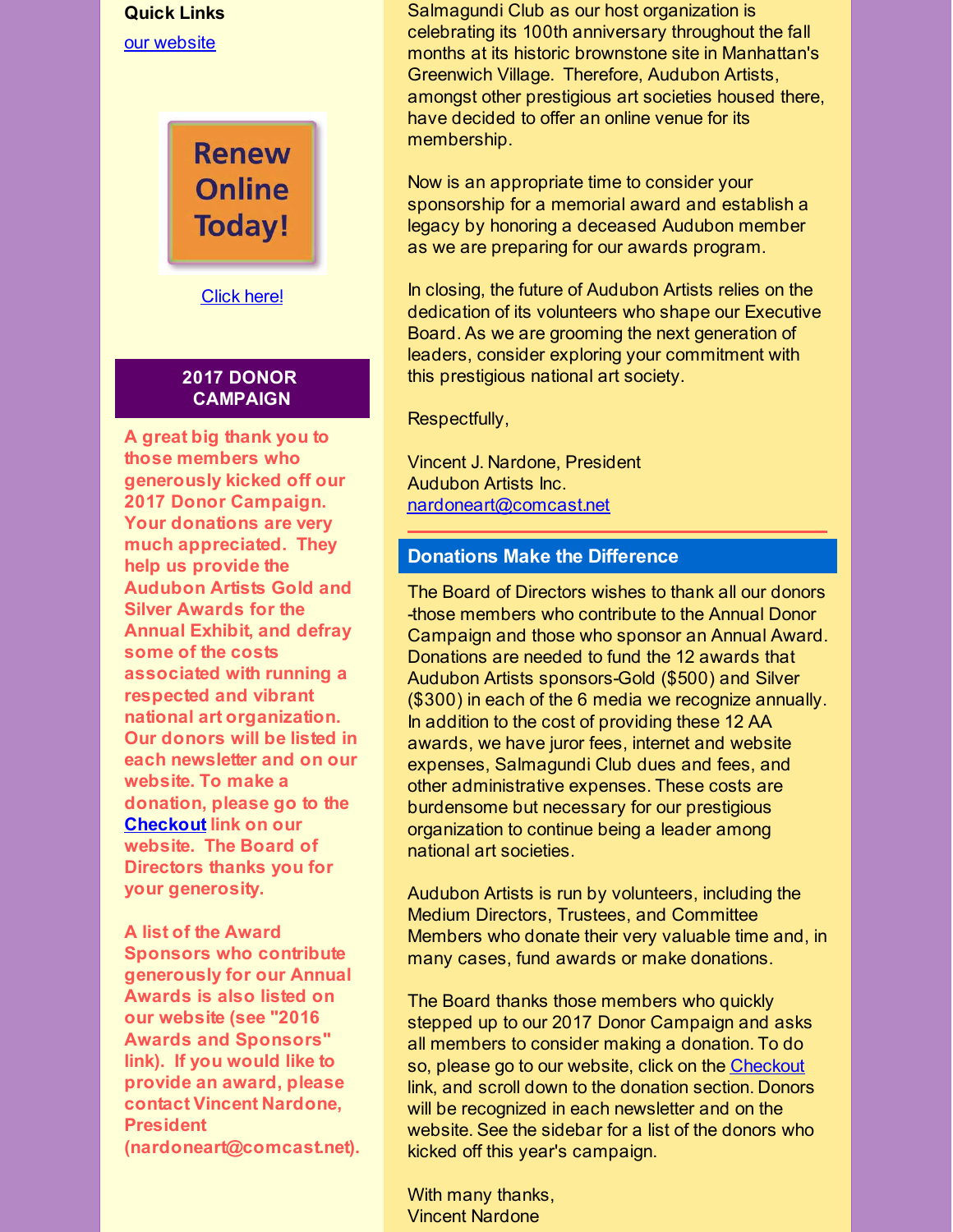#### **GOLD DONORS (\$100 AND ABOVE)**

Marie Archibee Buren Gilpin Judith Moroney Vincent Nardone\* Sally Ruddy Christina Sanes\*

#### **SILVER DONORS (UP TO \$100)**

JoAnn Coll Deborah LaFogg Doherty Lisa Holley Juanita Jones Robert Kelly Mona Kirk Suzanne Kissell Geoffrey Leckie Jenny Lin\* Calvin Lynch DeAnn Prosia Sally Ruddy Paula Shipman Molly Stern Barbara Thompson Kenju Urakubo San San Yu

\* Denotes member of the Board of Trustees. These members support Audubon Artists financially in addition to volunteering countless hours to govern our organization.

**PLEASE CONSIDER MAKING A DONATION AT ANY TIME.** AUDUBON ARTISTS, INC. IS A 501C-3 ORGANIZATION.

Donations can be made online at [www.audubonartists.org](http://r20.rs6.net/tn.jsp?f=001pAyFF7PLtYc6aEY8gBRM3Rh2CIWusRIsgva6ZpmM5NmpMH5baHx3LcSlN9b9cg4OY7My2VB7tyiZMMGe-zSn0zmcnVaKgT1HcI85ZQbASepTSBmx9dIc1563GTUqBxtGQytegF5Q2Hn6RtoNm5LodGyao4a193kb0a9c9TetpLaIPtVSn3vq7QQ5fvDBPrJP&c=&ch=)

Your donation will be acknowledged in our Newsletter and on our Website. Again, we thank all our donors.

#### **President**

## **Who's Who at Audubon Artists**

#### **OFFICERS**

President: Vincent J. Nardone First Vice President : Evelyn Floret Second Vice President: Miklos Sebek Recording Secretary: Denise Rolland Treasurer: Christina Sanes Elected Membership Coordinator: Carol Ann Chase-Jory Associate Membership Coordinator: Tony Migliaccio

#### **MEDIUM DIRECTORS**

Aquamedia: Marie-Paule Martin Collage & Mixed Media: Jeffrey Berman Graphics: Masaaki Noda Oils: Eric Michelson Pastels: **Jenny Lin** Sculpture: **Alexandra Martin** 

#### **STANDING COMMITTEE CHAIRS**

Advertising: Jason Chang Admissions: Vincent J. Nardone Awards: Susanna Anastasia Exhibition: Miklos Sebek 75th Anniversary Planning Ad Hoc Committee: Evelyn Floret Exhibition Catalog: Joe Villa Financial Oversight: Christina Sanes Reception Hospitality & Entertainment: Tony Migliaccio Newsletter: Patricia Hutchinson Photography: Denise Rolland Salmagundi Junior Membership Liaison: Susan Brand

## **Board News**

Aloha. This Board News update is being written on the Island of Hawaii. There is much to report as many initiatives have come together and can be announced to our membership.

**Board Membership** As indicated by Vincent Nardone, the new Board of Trustees for Audubon Artists has been announced. We are so happy to have Evelyn Floret (previous Sculpture Director) back on the Board and Denise Rolland, who has been providing Board support for some time, is in a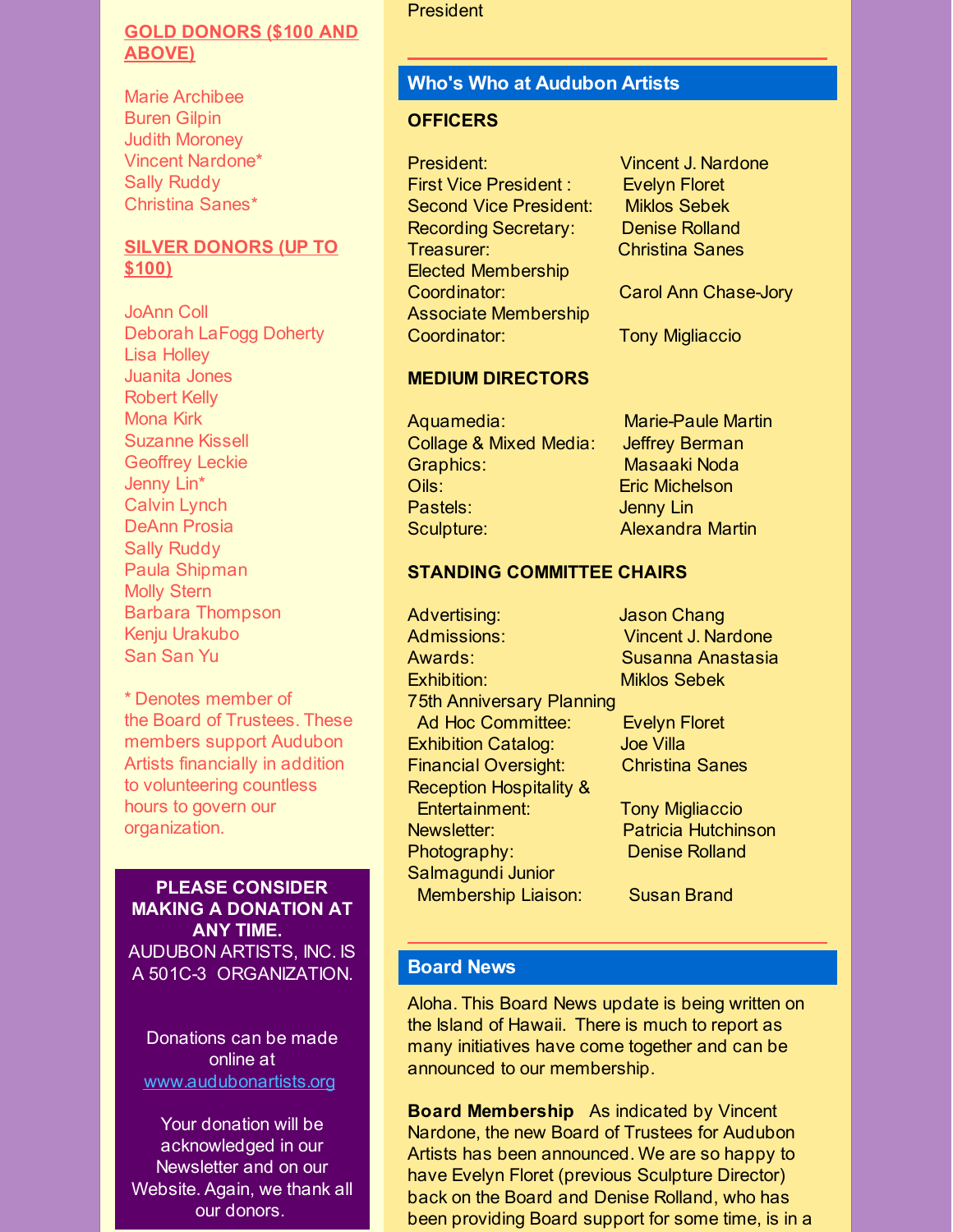new role. We are fortunate to have such a high caliber of Board Members. Many are known internationally and are viewed as leaders in their field. The Board reorganization was one of the last projects that David Pena worked on. We mourn his loss and are grateful for all he did for Audubon Artists. Our Board reflects the streamlined operations that we have initiated in our processes.

**Member Registration and Dues Payment** As last year was so successful, we are again beginning the Member Registration and Dues Payment processes early. Pay your dues before July 1 for the lowest prices. The Board voted to hold the price of dues to that of 2 years ago: Associate Member dues are only \$40 and Elected Member dues are only \$60. This makes Audubon Artists one of the best deals of the NYC art organizations. Please note that dues beginning July 1 will incur a \$15 penalty. We have prepared the attached "Step by Step [Instructions](http://r20.rs6.net/tn.jsp?f=001pAyFF7PLtYc6aEY8gBRM3Rh2CIWusRIsgva6ZpmM5NmpMH5baHx3LU5YoUIHVpiOUkSBiRrBBg0IfLD2_w4xXr4J-CPp0UDQLR0lRFd5cqb5AmuYt89GA2I2bOrIaHDMpOa1b-NlKDg7Q4pbXumyH9fepLUKeozvwqzcUJl_ih9uuNSk7nicKMDl65MYBAoA2EWwqUXeXT4OnXEekIgh2jZSXhazq8sBiBR1PKKuBwK__U6z3FzgU9McU7SvGILu&c=&ch=)" to provide help. Please print them out. The reason for the penalty is that we want you to register and pay now so that we can work on the variety of databases that we need to communicate with you and begin preparing for the 75th Anniversary Celebration and the Annual Exhibit. Please remember that we are an organization run by volunteers. We found in the past that a few of our members were not careful in paying dues; because of the amount of time volunteers were devoting to correcting member errors, the Board approved a "no refunds policy". You are responsible for the accuracy of your payments. However, if you need help, we will help, but will need to collect a \$10 administrative fee to cover the extra costs of individualized help. Please read the instructions carefully and use a laptop rather than a smartphone.

**2016 Exhibit Catalog** The catalog has been completed. Thank you to Joe Villa who did an exceptional job of creating a beautiful Catalog. Thank you also to Jenny Lin for help in the printing of the Catalog. We are passing savings we have received on to you - the cost of each Catalog is only \$15!! You can order the 2016 Catalog by going to our [website](http://r20.rs6.net/tn.jsp?f=001pAyFF7PLtYc6aEY8gBRM3Rh2CIWusRIsgva6ZpmM5NmpMH5baHx3Lc70tC5L2_6PTC6s-A4nsWTwJ6bIYLcdgcOVZ4SfFUHMhNOe4eloA1bATqNjVj8qhbT0H_xlII4PllHZfFolacTeb5M1tj4hMhSHYAKQUPgc25GzurdhS8aDLmGUz8ee9MyA424a1X1Q&c=&ch=) and clicking on "Online Payments" there is a tab to order and pay for the Catalog. (Please read the directions on the payments page carefully.)

Planning for the 2017 Annual Exhibit has begun. A separate eBlast will be sent with Exhibit information. We look forward to your participation during this 75th year anniversary. More specific information will be provided in the future. Please do not send emails requesting additional information.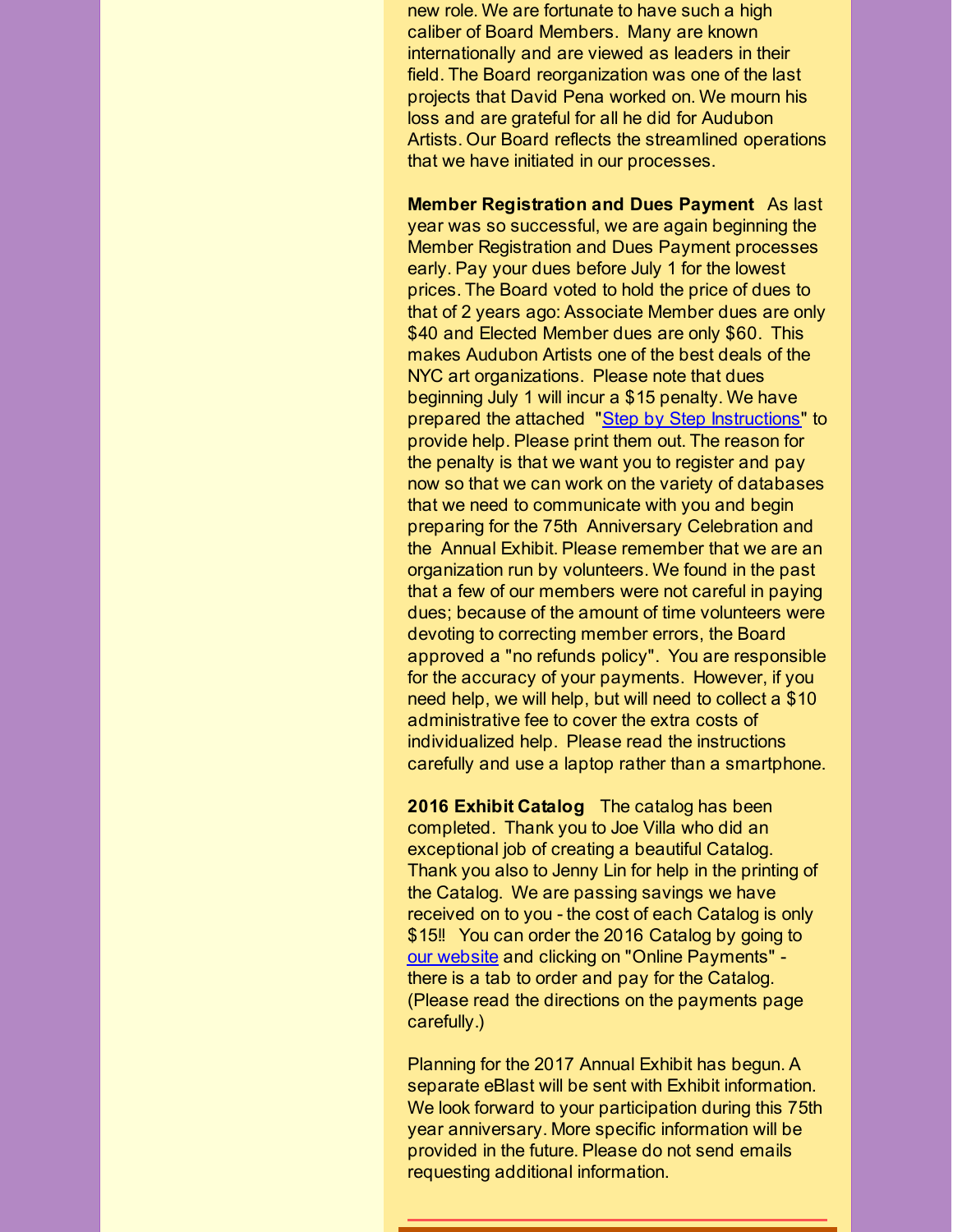## **Artist Spotlight: Jason Chang**

Jason Chang is a Master Pastelist of PSA. He has recently been selected as among "Outstanding Alumni of National Taiwan University of Arts," the same award as Oscar movie director Ang Lee.



Portrait Demo, 2011

He has also participated as an honorable artist in "Taiwanese and Japanese Artists Exhibition" in June 2015, Tokyo Japan, where he demonstrated and lectured. His pastel spring classes will begin in March. E-mail: [pastelartist@gmail.com](mailto:pastelartist@gmail.com)



*Fishing Village*



*Man with Hat*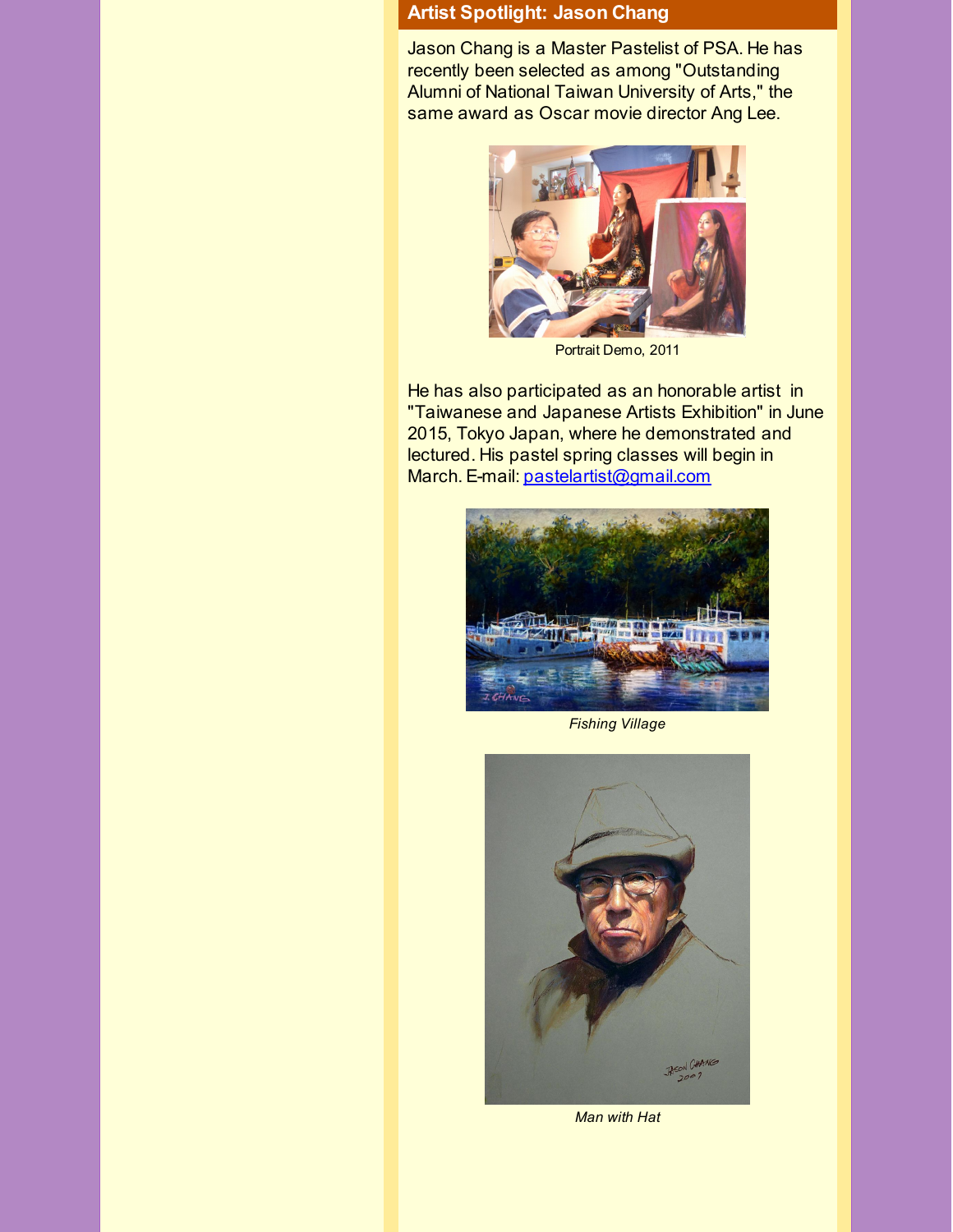

*Summer Fruits*

Jason Chang was born in Taiwan and immigrated to the US in 1982. He is a graduate of the National Taiwan College of Art with a Master's of Studio Art from the College of New Rochelle. He studied at the School of Visual Arts with the late Richard Pionk, PSA. While his subject matter ranges from landscapes/cityscapes to the figure and portraiture, he is best known for the dramatic effects of light exhibited in his still lifes. He is the author of *Amazing Delights in Pastel* and *The Art of Pastel.*



*Flushing Night Scene*



*Gladiolus*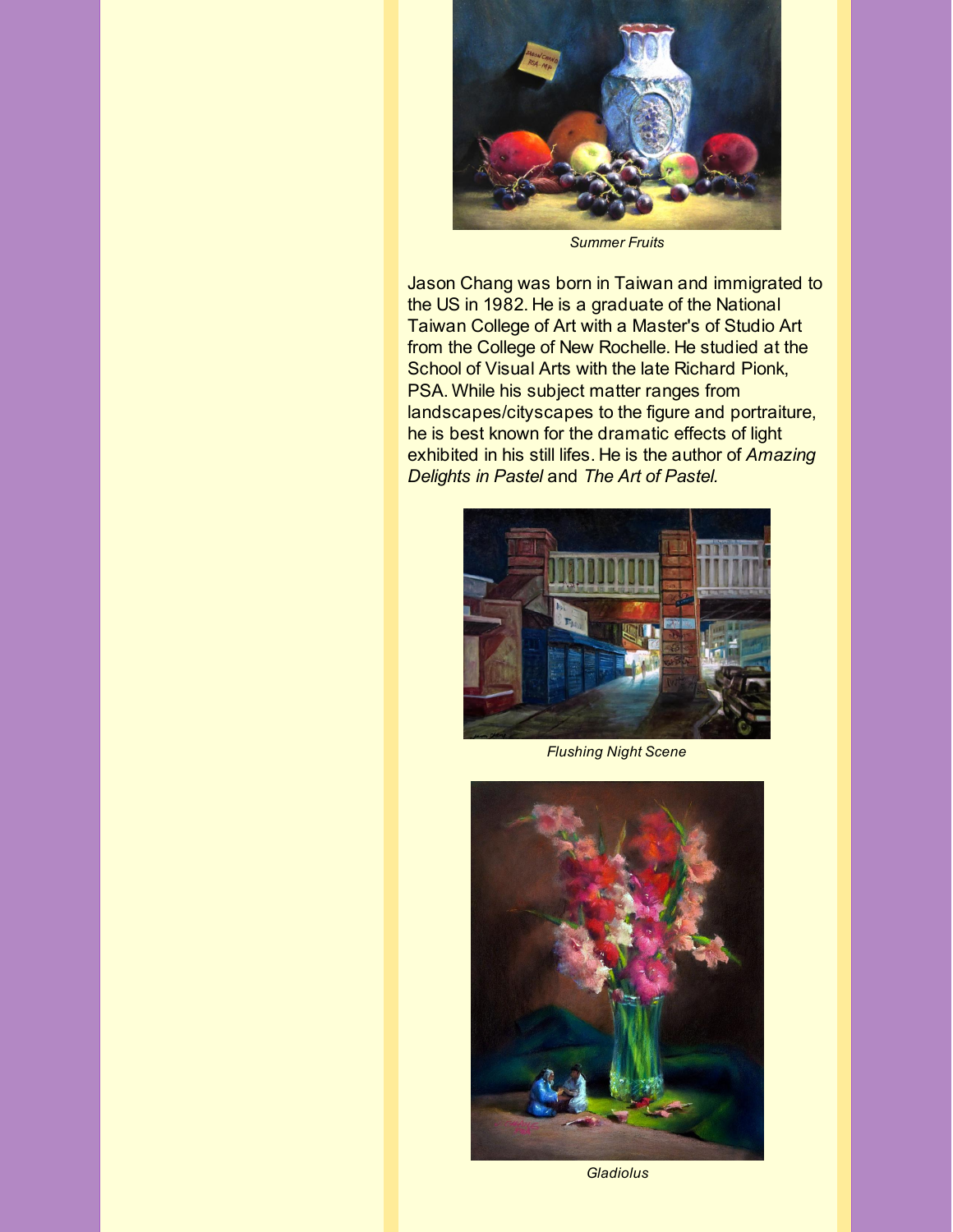

*Uncle Wei*

Mr. Chang travels and teaches widely in North America and Asia. A great supporter and promoter of his art form, he is a founder and president of the North America Pastel Artist Association and helped organize the Taiwan Center International Pastel Open Juried Exhibitions and International Pastelists Invitational Exhibitions.



Demo in Tokyo, Japan 2015

## **Member News**

**Alexandra Martin**, Sculpture Director, **Christina Sanes**, Treasurer, and **Joseph Villa**, Exhibit Catalog Chair, curated an exhibit at the NJ Spring Lake Theatre for the Belmar Arts Center.

**Buren Gilpin**, Elected Member, represented the NJ Atlantic Woodturners and participated in a wood sculpting demonstration of the West Hawaii Woodturners.

**Christina Sanes** provided a demonstration on fiber arts to a Hawaii mixed media arts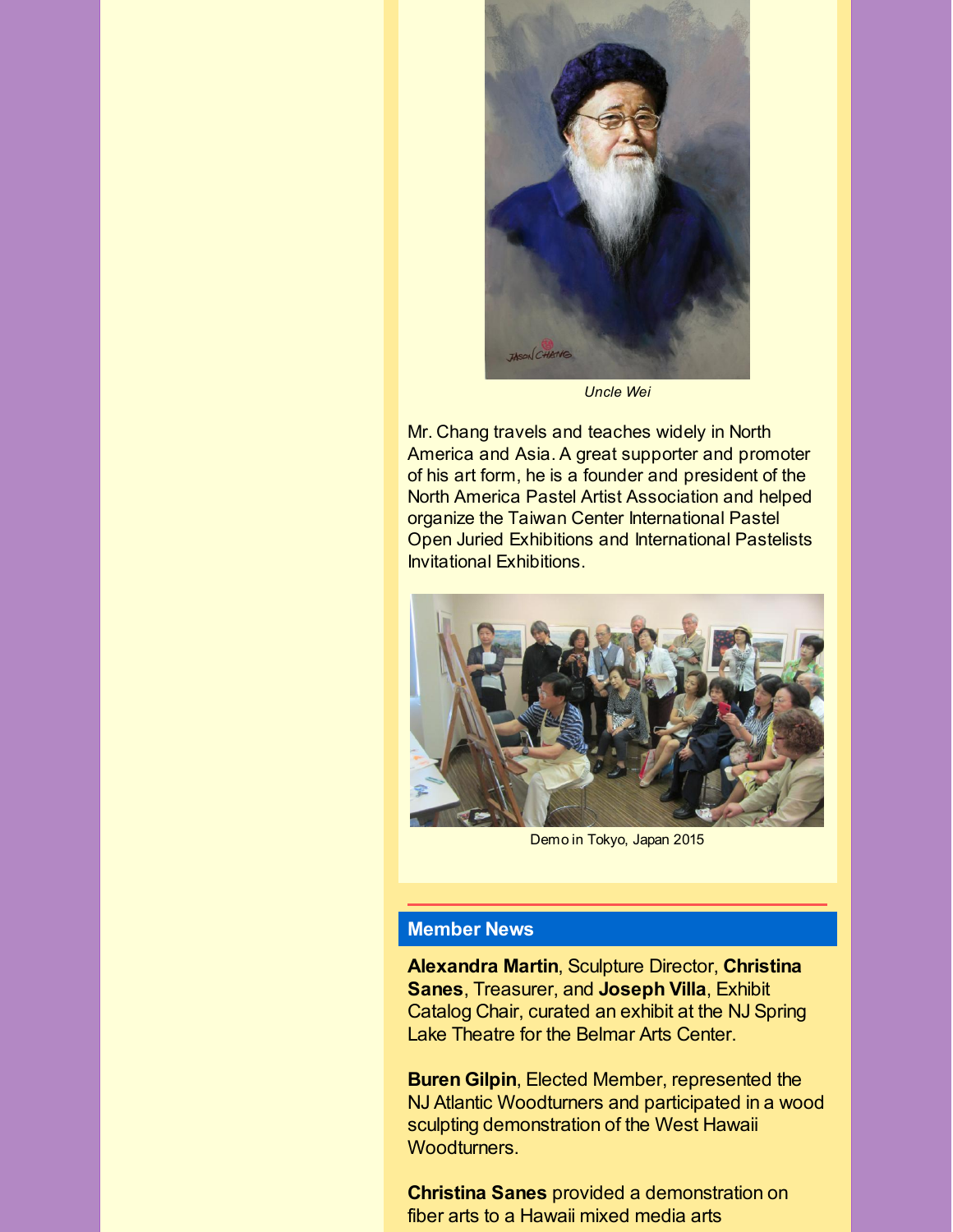organization. She also curated an art exhibit of "The Stations of the Cross" at Trinity, Asbury Park. Fourteen NJ artists have provided their interpretation of a specific Station. Invited AA artists include **Buren Gilpin, Patricia Hutchinson, Vincent Nardone** and **Joseph Villa.** The Exhibit will be open through April 21, when it closes with a celebration of the art and artists.

**Patricia Hutchinson'**s painting, *Emmy,* was awarded Honorable Mention at the 38th Annual Juried Exhibition at the Monmouth Museum, Lincroft, NJ, on display through March 13, 2017.



*Emmy* by Pat Hutchinson

**Ken Newman's** monumental sculpture, *The Last Whistle*, a 2016 ArtPrize entry in Grand Rapids Michigan, was purchased by a Foundation in Saginaw, Michigan and is currently in the foyer of Saginaw Art Museum. The sculpture will be permanently installed in 2017.



*The Last Whistle* by Ken